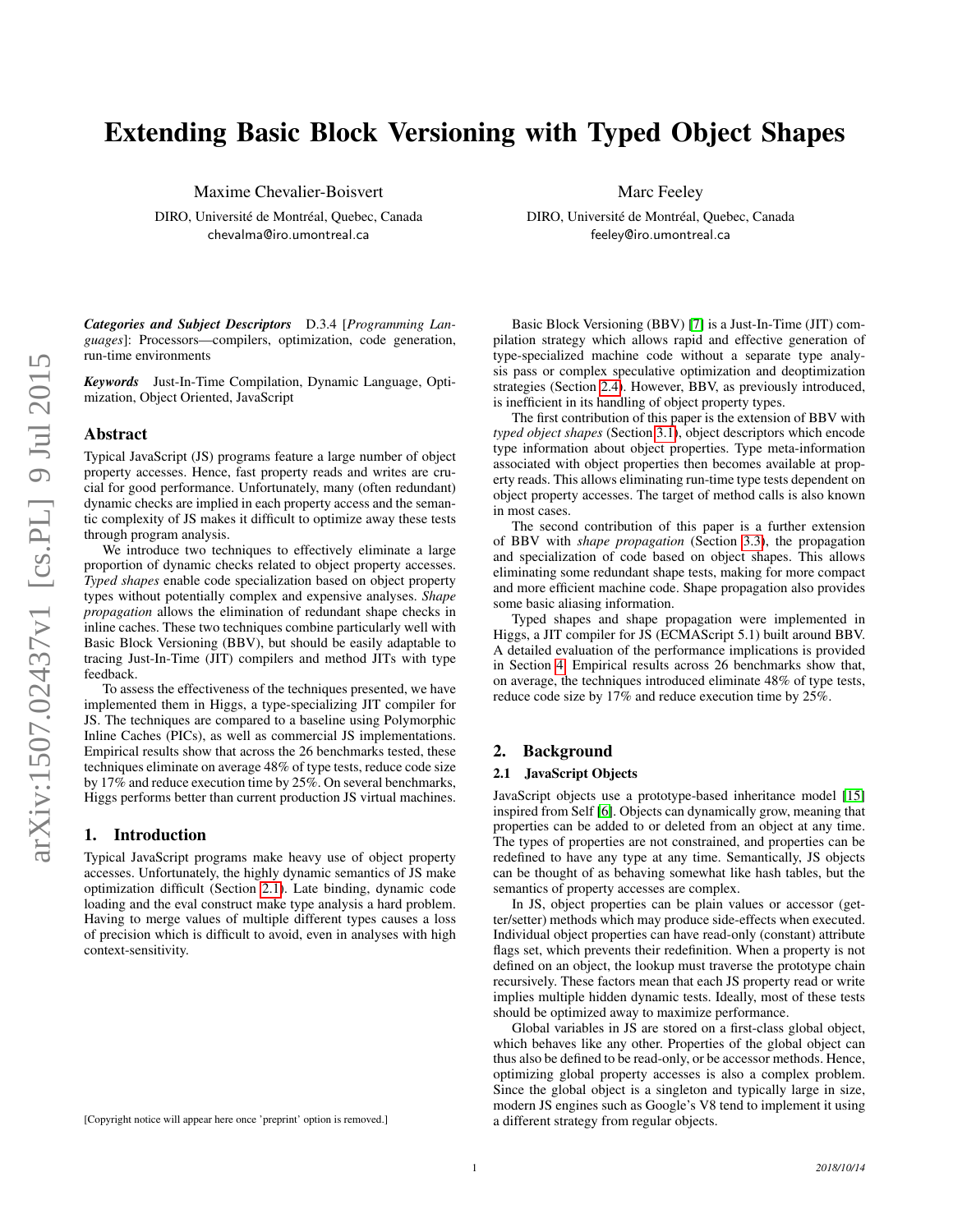

<span id="page-1-1"></span>Figure 1. Object shapes as part of a shape tree

#### 2.2 Object Shapes

JS objects can be thought of as behaving like hash maps associating property name strings to property values and attribute flags. However, implementing objects using hash maps is inefficient both in terms of memory usage and property access time. Doing so means that each object must store a name string, a value and attribute flags for each property. Furthermore, each property access must execute a costly hash table lookup which may involve repeated indirections.

High-performance JS engines (V8, SpiderMonkey, etc.) rely on the concept of object shapes, also known as "hidden classes". This approach aims to exploit the fact that programs typically create many objects with the same properties, that objects are usually initialized early in their lifetime, and that property deletions and additions after initialization are infrequent.

Shapes are object layout descriptors. They are composed of shape nodes, with each shape node containing the name, memory offset and attribute flags for one property. All existing shape nodes are part of a global tree structure representing the order in which properties have been added to objects. Each object has a shape pointer which points to a shape node representing the last property added to the said object. All objects are initially created with no properties and begin their lifetime with the empty shape. Adding a property to an object updates its shape pointer.

Figure [1](#page-1-1) illustrates the shape nodes for three different JS object literals. All objects have a hidden <sub>--</sub>proto<sub>--</sub> property which stores a pointer to the prototype object. All three objects also share properties named x and y, hence, part of the shapes of these two objects are made of the same shape nodes. The last property added to object a is z, and so it has shape S1. The last property added to objects b and c is w, and so these have shape S2.

#### <span id="page-1-4"></span>2.3 Polymorphic Inline Caches

Object shapes solve the space efficiency problem, that is, they are more space efficient than using hash maps, since multiple objects with the same set of properties and initialization order can share the same shape. However, shapes, by themselves, do not make property accesses faster. Naively traversing the shape structure of an object on every property access is likely slower than implementing objects using hash maps.

Polymorphic Inline Caches (PICs), pioneered in the implementation of the Self programming language [\[6,](#page-11-2) [14\]](#page-11-3), are commonly used to accelerate property accesses. They are used by modern JS VMs such as V8 and SpiderMonkey. The core idea is to generate machine code on-the-fly to determine the shape of an object and generate an efficient dispatch at each property access site. This ma-



 $shape(o)$ != Yes Ý ... Yes extend pic(o,  $'a'$  $v = t +$  $\mathbf{1}$ 

<span id="page-1-2"></span>Figure 2. Property read using a Polymorphic Inline Cache (PIC)

chine code takes the form of a cascade of shape test operations and is updated as new object shapes are encountered. PICs can be thought of as offloading the property lookup overhead to code generation time instead of execution time.

Figure [2](#page-1-2) illustrates a property read implemented using a PIC. Two shape tests match previously encountered object shapes. Each test, if it encounters a matching shape, triggers the execution of a load machine instruction which reads the property from the object at the correct memory offset. This memory offset is determined at code generation time based on the object's shape, which tells us where each property is located. In the optimal case for a PIC, a property read can be as fast as one comparison and one load machine instruction.

#### <span id="page-1-0"></span>2.4 Basic Block Versioning

Basic Block Versioning (BBV), as introduced by Chevalier-Boisvert and Feeley [\[7\]](#page-11-0) and adapted to Scheme by Saleil and Feeley [\[22\]](#page-11-4) is a simple JIT compilation technique resembling trace compilation. BBV generates efficient type-specialized code without the use of costly type inference analyses or profiling. Basic blocks are lazily cloned and specialized on-the-fly in a way that allows the compiler to accumulate type information while machine code is generated, without a separate type analysis pass. The accumulated information allows the removal of redundant type tests, particularly in performance-critical paths.

BBV lets the execution of the program itself drive the generation of type-specialized code, and is able to avoid some of the precision limitations of traditional, conservative type analyses as well as avoiding the implementation complexity of speculative optimization techniques. BBV does not require the use of on-stack replacement or deoptimization. It is intended to generate type-specialized code at low overhead, without needing a fixed point type analysis pass, which makes it particularly attractive for baseline compilers.

Higgs segregates values into a few categories based on type tags [\[12\]](#page-11-5). These categories are: 32-bit integers  $(int32)^1$  $(int32)^1$ , 64bit floating point values (float64), miscellaneous JS constants (const), and four kinds of garbage-collected pointers inside the

<span id="page-1-3"></span><sup>&</sup>lt;sup>1</sup> Note that while according to the ES5 specification all JavaScript numbers are IEEE double-precision floating point values, high-performance JavaScript VMs typically attempt to represent small integer values using machine integers so as to improve performance by using lower latency integer arithmetic instructions. We have made the same design choice for Higgs.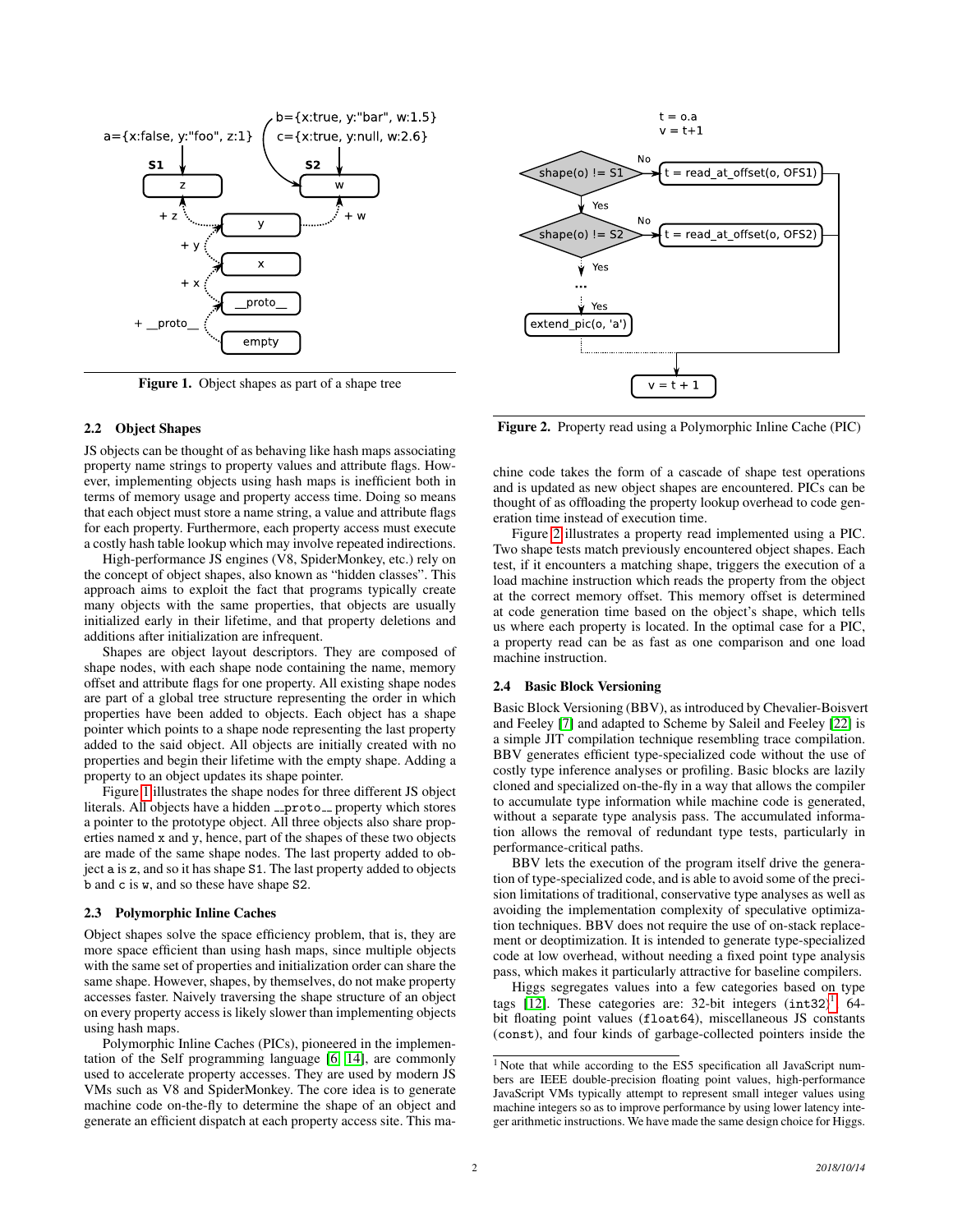heap (string, object, array, closure). These type tags form a simple, first-degree notion of types that is used to drive code versioning.

BBV, as introduced, deals only with function parameter and local variable types. It has no mechanism for handling object property types and global variable types. The current work extends BBV to include a more advanced notion of object types based on *typed shapes*, and enable type-specialization based on object property and global variable types.

# 3. Typed Shapes

In this section we present the main contributions of this paper.

#### <span id="page-2-0"></span>3.1 Typed Shapes and Property Types

Object shapes in other JS engines encode property names, slot indices and meta-information such as attribute flags (writable, enumerable, etc.). We extend shapes to also encode property types: this makes it possible for us to specialize code based on the types of property values. Testing the shape of an object once gives us the type of all its properties.

Figure [3](#page-3-1) shows the object shapes associated with three different JS object literals. Shape nodes are now annotated with type tags corresponding to property values. Objects b and c share the same property names, but the type of their y property differs. The property b.y is a string, whereas c.y has value null which has type tag const.

Our definition of typed shapes is not recursive. Shapes corresponding to property values which are object references do not encode the shape of the object being referenced. This is because objects are mutable. Hence, if a.b is an object, its shape cannot be guaranteed to remain the same during the execution of a program, but objects will always remain objects, so the type tag of a.b will not change so long as this property is not overwritten.

With typed shapes, property values can always be stored in an unboxed representation, thereby avoiding boxing and unboxing overhead. In the optimal case, properties can be read and written in a single machine instruction. In commercial JS engines such as V8, Floating Point (FP) values may be stored in boxed representations, but Higgs can store FP values inside objects without indirection.

A further advantage is that the shape of an object can tell us whether or not the object has a prototype or not. This eliminates the need to perform a null check when going up the prototype chain during a property read.

#### 3.2 Method Identity and the Global Object

The property type information currently encoded in Higgs includes type tags, but also function pointers (function/method identity). Encoding function pointers makes it possible to know the identity of callees at call sites. This enables us to specialize call sites based on the callee. For instance, when the identity of a callee is known, passing unused argument values (such as the hidden this argument) can be avoided.

Our approach uses a unified implementation for all objects, including the global object. Hence, in Higgs, global property accesses can be optimized using the same techniques as regular property accesses. This contrasts with V8, which uses a collection of individual mutable cells to implement its global object.

Figure [4](#page-2-2) illustrates the global object shape in relation to a snippet of code where a call to enable debug replaces an inactive implementation of the debug function by one which displays error messages. The enable debug function causes the global object to switch from shape G1 to G2. The global object shape encodes the identity of functions, meaning that for both calls to debug, we know that it must be a function and what its identity is.





<span id="page-2-2"></span>Figure 4. Object shapes for global properties and functions

#### <span id="page-2-1"></span>3.3 Shape Propagation

As described in Section [2.3,](#page-1-4) Polymorphic Inline Caches (PICs) are a lazily generated chain of dynamic tests to identify an object's shape and quickly select a fast implementation of a property read or write. We extend upon this idea, combining it with BBV, so that code may be specialized based on the shape of an object. Shape tests which are normally part of PICs are used to identify and propagate the shape of objects. Propagating shapes allows eliminating redundant (repeated) shape tests, and other optimizations based on an object's shape. For instance, if we know that two object references point to objects of different shapes, then we know that they cannot point to the same object.

As shown in [\[7\]](#page-11-0), most Static Single Assignment (SSA) values are monomorphic in terms of type tags. Few values are polymorphic. This remains true when shapes come into the picture. Most program points see only one shape for a given value. However, the objects which are polymorphic in shape are sometimes megamorphic. That is, one property access site can receive objects of a large number of different shapes. This can quickly lead to combinatorial explosions in the number of possible block versions.

Versioning serves to propagate type information effectively. Code duplication is useful, so long as there is not too much of it. The cost of tracking all possible types of megamorphic SSA values is not worthwhile, since these values are fairly rare. Hence, we have taken the approach of limiting how many different shapes can be tracked for a given SSA value. The maxshapes parameter serves to prevent code size explosions, avoiding the situation where rare polymorphic values cause disproportional code size growth.

#### 3.4 Shape Flips

Overwriting an existing property value may cause an object to transition to a new shape if the type of the new value doesn't match the type encoded in the object's current shape. We call this a shape flip. For instance, if object c from Figure [3](#page-3-1) was to have its y property overwritten with a string value (e.g.  $c \cdot y = "bif"), then$ the shape of c, which was previously S3, would change to S2.

Empirically, such shape flips are relatively rare (see Section [4.3\)](#page-4-0). However, property writes still need to be guarded based on the type of the written value. Fortunately, most of these guards are redundant and can be safely eliminated because BBV is very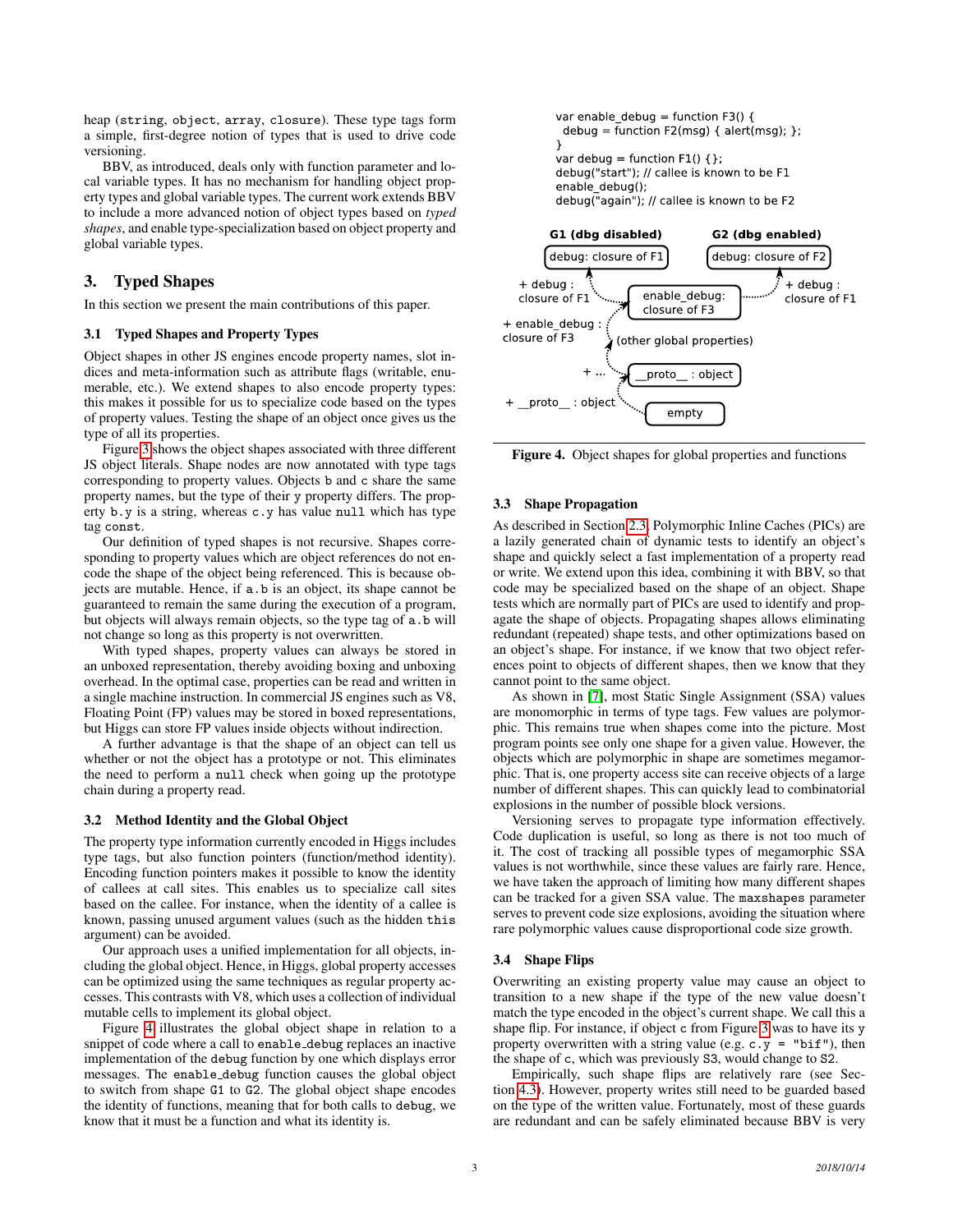

<span id="page-3-1"></span>Figure 3. Type meta-information on object shapes and property additions

effective at propagating value types, and so most value types are known when machine code is generated.

Since most value types are known, and property reads tend to significantly outnumber property writes (see Section [4.3\)](#page-4-0), the overhead of testing some value types before writing them is easily recouped by eliminating type tests after property reads. That is, the number of type tests eliminated after property reads vastly outnumbers the number of guards added before property writes.

Changing an object's shape can be done with little execution time overhead. Assuming that the new shape has been previously allocated and initialized, which is often the case, changing an object's shape is only a matter of writing a new shape pointer on the object, which can be done in a single machine instruction.

## 3.5 Shape and Type Checks

With polymorphic inline caches, reading or writing to an object property implies first performing a number of dynamic checks to dispatch read or write operations based on the object shape (see section [2.3\)](#page-1-4). Many JS primitives, including arithmetic operators, also perform dynamic dispatch based on value types.

Figure [5](#page-3-2) illustrates the operations involved in incrementing the value of an integer property on an object  $(a.z = a.z + 1)$  when using traditional PICs (without typed shapes). There are four dynamic checks. A first check is performed to dispatch based on the object shape when reading the property. A second check is performed to dispatch based on the type of the property's value (which is int32 in this case). A third check is performed to verify that the result of the integer addition operation did not result in an integer overflow. Finally, a fourth dynamic check is performed when writing back the incremented value. This last check is necessary because the property read and property write PICs are distinct.

Typed shapes and shape propagation produce more efficient code, as illustrated in Figure [6.](#page-4-1) The dynamic dispatch based on the property type is eliminated, because this type is encoded in the object's shape, and is thus automatically known once the object's shape has been tested. The dispatch based on the object's shape when writing back the property is eliminated because the object's shape was previously tested and this information is propagated to the write. There is no need to guard the type of tmp2 when writing the new property value because this type is deduced based on the type of tmp1.

#### $a.z = a.z + 1$  // with "a" as defined in Figure 3



<span id="page-3-2"></span>Figure 5. Operations involved in a property read and write with traditional Polymorphic Inline Caches (PICs)

## <span id="page-3-0"></span>4. Evaluation

#### 4.1 Experimental Setup

We have tested an implementation of the Higgs JIT compiler implementing typed shapes and shape propagation on a total of 26 classic benchmarks from the SunSpider and V8 suites. One benchmark from the SunSpider suite and one from the V8 suite were not included in our tests because Higgs does not yet implement the required features. Benchmarks making use of regular expressions were discarded because unlike V8 and SpiderMonkey, Higgs does not implement JIT compilation of regular expressions, and neither does Truffle/JS [\[26,](#page-11-6) [27\]](#page-11-7).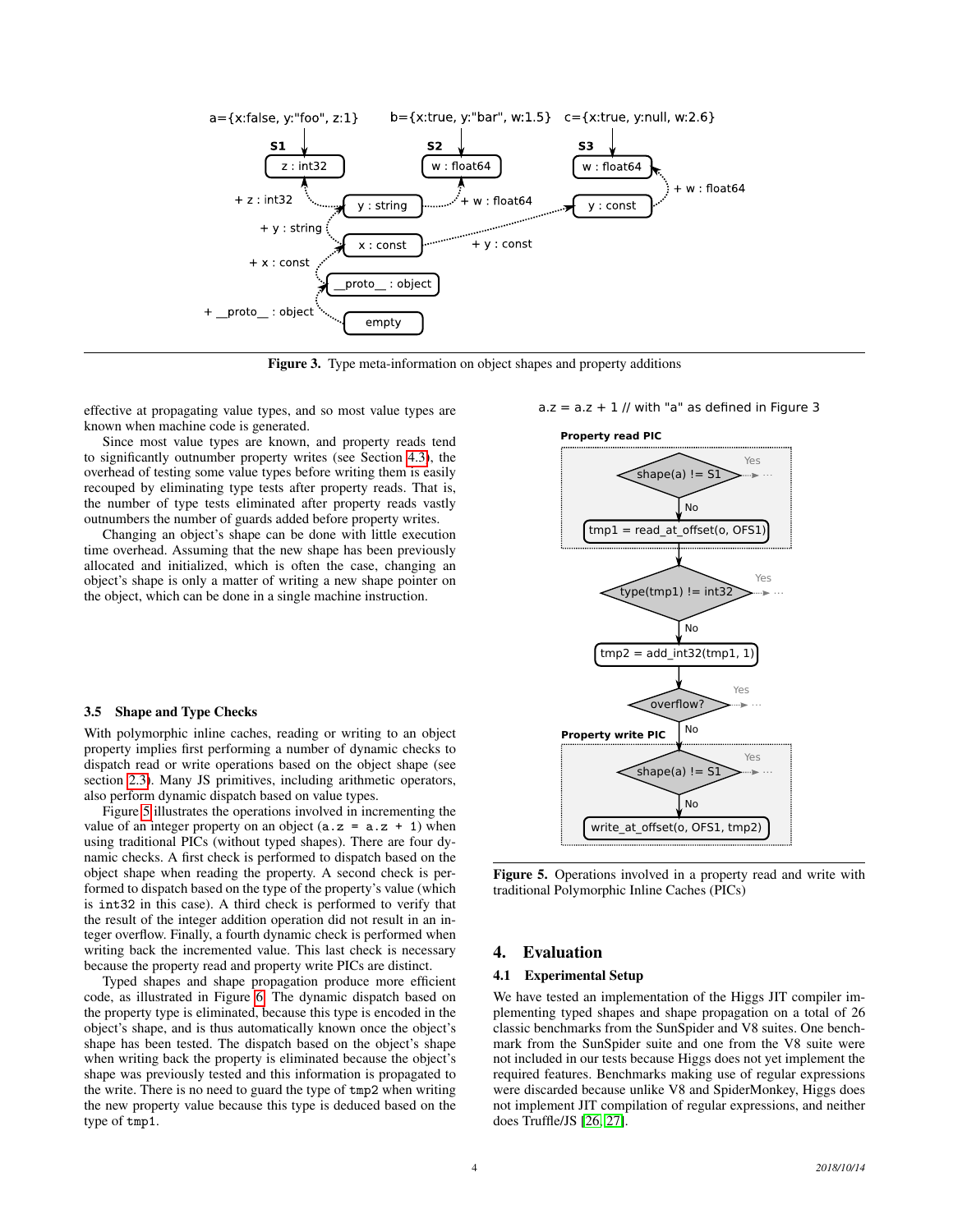$a.z = a.z + 1$  // with "a" as defined in Figure 3



<span id="page-4-1"></span>Figure 6. Operations involved in a property read and write with typed shapes and shape propagation, starting with an object of unknown shape

To measure execution time separately from compilation time in a manner compatible with V8, SpiderMonkey, Truffle/JS and Higgs, we have modified benchmarks so that they could be run in a loop. A number of warmup iterations are first performed so as to trigger JIT compilation and optimization of code before timing runs take place.

The number of warmup and timing iterations were scaled so that short-running benchmarks would execute for at least 1000ms in total during both warmup and timing. Unless otherwise specified, all benchmarks were run for at least 10 warmup iterations and 10 timing iterations.

V8 version 3.29.66, SpiderMonkey version C40.0a1, Truffle/JS v0.5 and GCC version 4.7.3 were used for performance comparisons. Tests were executed on a system equipped with an Intel Core i7-4771 quad-core CPU with 8MB L3 cache and 16GB of RAM running Ubuntu Linux 12.04. Dynamic CPU frequency scaling was disabled.

#### 4.2 More Shape Nodes

Typed shapes create shape nodes for each possible type a property may have. This necessarily increases the number of shapes created over the course of a program's execution (see Figure [7\)](#page-4-2). Enabling typed shapes results in a 4.5x mean increase in the number of shapes created.

The case of earley-boyer shows the most dramatic increase. This is due to global object properties being redefined late during the benchmark's execution, which causes large sections of the shape tree corresponding to the global object to be regenerated. It may be possible to optimize shape tree transformations and avoid recreating all shapes descending from the redefined property shape, but as we will see in the next subsections, the increase in the number of shape nodes created does not cause performance problems.

The peak memory usage of the Higgs process was measured with various configurations. With typed shapes and unlimited shape propagation ( $max shapes = \infty$ ), process memory usage increases by 3.7% on average. The earley-boyer benchmark, despite the large increase in the number of shapes generated, has lower memory usage than the baseline without typed shapes. This is because shape nodes are relatively small and typed shapes allow a large reduction in generated machine code size, as shown in Figure [11.](#page-7-0)

| benchmark     | untyped shapes | typed shapes    | ratio            |
|---------------|----------------|-----------------|------------------|
| partial-sums  | 13             | $\overline{18}$ | 1.4              |
| v8-raytrace   | 214            | 420             | 2.0              |
| cordic        | 17             | 40              | 2.4              |
| bitwise-and   | 2              | 5               | 2.5              |
| 3d-raytrace   | 65             | 164             | 2.5              |
| bits-in-byte  | 2              | 6               | 3.0              |
| nsieve-bits   | 3              | 9               | 3.0              |
| 3bits-byte    | $\overline{c}$ | 6               | 3.0              |
| nsieve        | 3              | 9               | 3.0              |
| deltablue     | 127            | 396             | 3.1              |
| fannkuch      | 3              | 10              | 3.3              |
| recursive     | $\overline{4}$ | 14              | 3.5              |
| splay         | 56             | 200             | 3.6              |
| nbody         | 35             | 128             | 3.7              |
| spectral-norm | 6              | 22              | 3.7              |
| navier-stokes | 45             | 186             | 4.1              |
| fasta         | 28             | 123             | 4.4              |
| 3d-morph      | 7              | 34              | 4.9              |
| binary-trees  | 16             | 100             | 6.2              |
| richards      | 92             | 604             | 6.6              |
| base64        | 8              | 56              | 7.0              |
| crypto-shal   | 23             | 200             | 8.7              |
| crypto-md5    | 26             | 230             | 8.8              |
| 3d-cube       | 43             | 389             | 9.0              |
| v8-crypto     | 289            | 3881            | 13.4             |
| earley-boyer  | 535            | 32324           | 60.4             |
| mean          | 64.0           | 1522.1          | $\overline{4.5}$ |

<span id="page-4-2"></span>Figure 7. Shape nodes created with and without typed shapes

#### <span id="page-4-0"></span>4.3 Reads and Writes

For most benchmarks, less than 4% of total writes result in a shape flip, and in the worst case, just 17% of total writes do. Writes to the global object are more likely to result in a shape flip. This is because much of these writes are due to the initialization of global variables which originally had the undefined value. Such initial writes to the global object constitute a minority of total property writes.

The benchmarks in our set perform between 1.4 and 567 property reads for every property write. Since property reads outnumber property writes and shape flips have relatively little overhead, our prediction was that the overhead of shape flips would be easily recouped by the reduction in type test provided by typed shapes. This prediction is confirmed by the results obtained. The richards benchmark, which has the highest relative occurrence of shape flips, is actually one of the benchmarks which obtain the most significant speedup from typed shapes (see Figure [13\)](#page-8-0).

## 4.4 Dynamic Tests

Encoding type tags in property shapes implies that property writes must be guarded with type tag checks. Figure [8](#page-5-0) shows the number of executed property guards relative to the number of property writes and property reads. In most cases, property writes do not execute any guards. This is because with BBV, the type tag of values is known and does not need to be tested.

There are rare cases, such as with earley-boyer, where the number of tag guards outnumber property writes. In this case, it is because this benchmark is the output to a Scheme-to-JS compiler, and creates highly polymorphic cons pairs with elements of many different types through a unique constructor function. Even in this case, however, the number of write guards is less than the number of property reads, suggesting that the additional cost paid when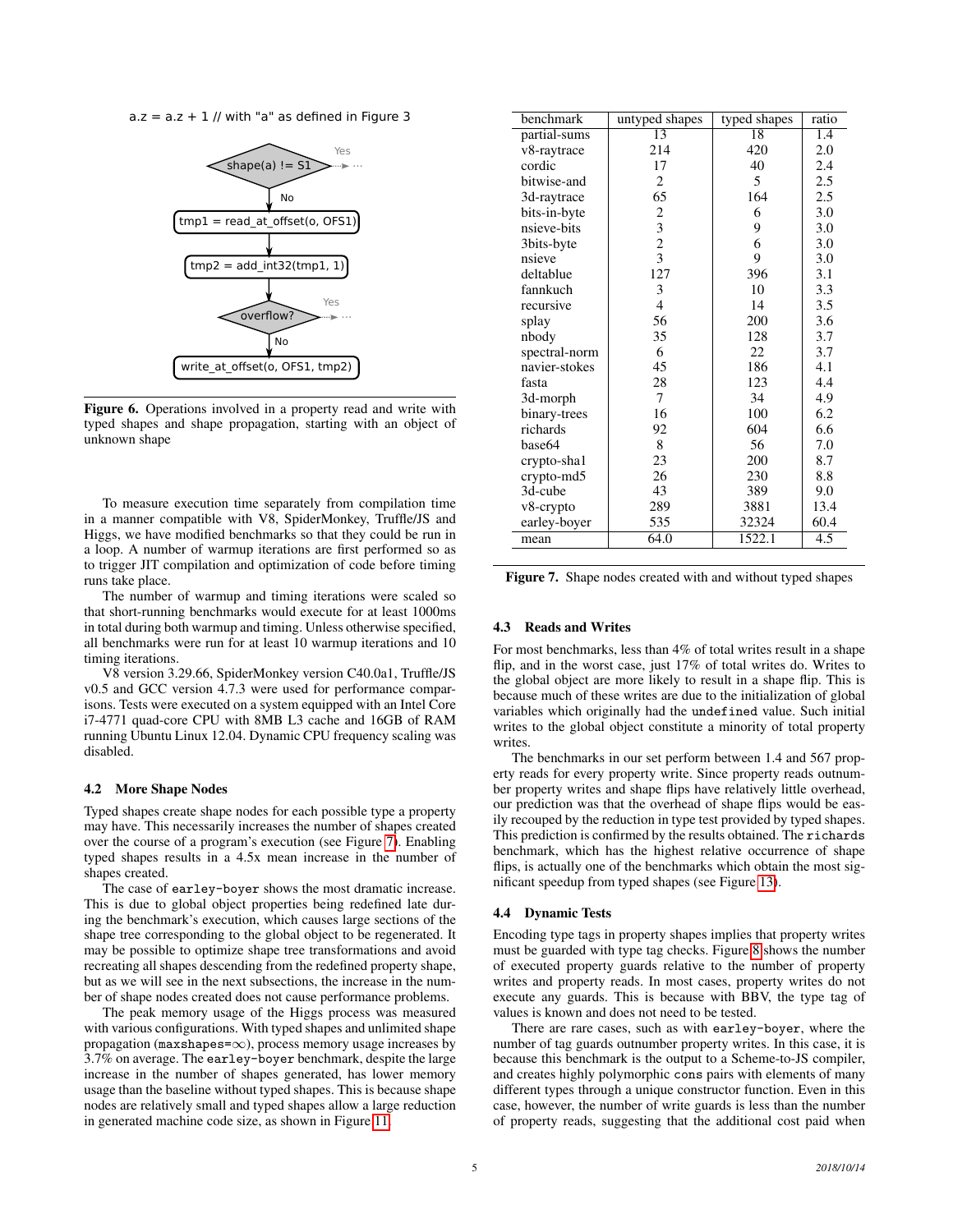

<span id="page-5-0"></span>Figure 8. Number of type tag guards relative to property writes and reads



<span id="page-5-1"></span>Figure 9. Number of type tests relative to inline cache baseline

testing type tags before property writes will be offset by the savings of eliminating type tests after property reads.

Figure [9](#page-5-1) shows the total number of type tag tests (including guards on property writes) performed with different maxshapes parameter values relative to a baseline which uses traditional inline caches without typed shapes or shape propagation. The chart makes it clear that typed shapes can reduce the number of type tests very significantly. In the case of the bitwise-and microbenchmark, which operates entirely on two global variables, type tests are reduced by nearly 100%. On average, a reduction of 48% is obtained with maxshapes=2.

Note that going from maxshapes=0 to higher values produces a slight reduction in type tests on some benchmarks. This is because enabling the propagation of shapes allows eliminating a null check while traversing the prototype chain, since the prototype link is itself represented as a typed property. The benchmarks which benefit the most from this phenomenon are those which make heavy use of prototypal inheritance.

Figure [10](#page-6-0) illustrates the number of shape tests relative to a baseline using inline caches without typed shapes or shape propagation. Notably here, setting maxshapes=0 increases the number of shape tests in many cases, by 17% on average. This is because typed shapes result in the creation of more shape nodes, as shown in Figure [7.](#page-4-2) Hence, individual inline caches tend to produce longer chains of tests.

Interestingly, setting maxshapes=2 produces a reduction in the number of shape tests in most cases (45% on average). This is because there are many instances where multiple property reads on the same object occur within a given function, and shape propagation can allow us to eliminate further shape tests after the first property access on an object.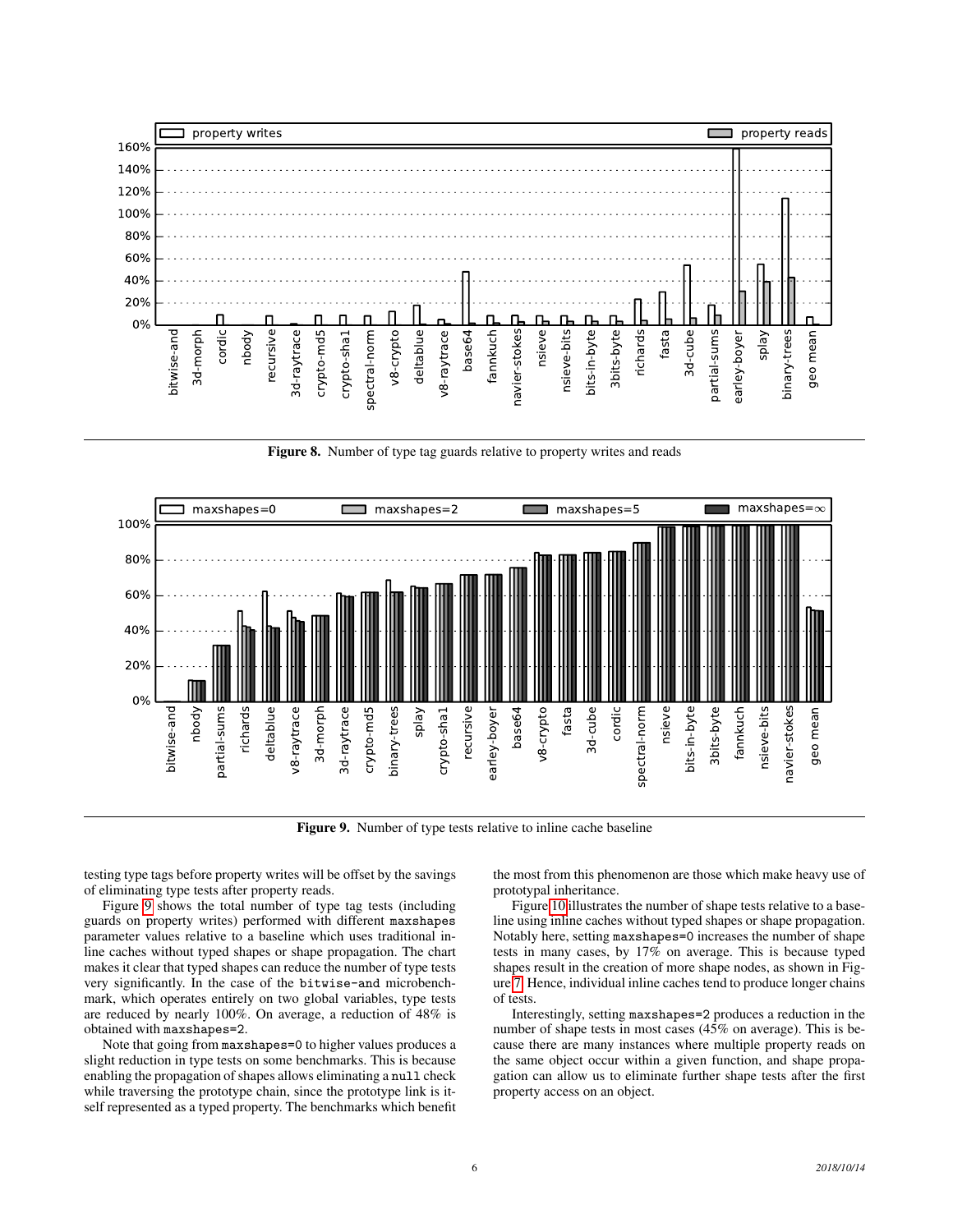

<span id="page-6-0"></span>Figure 10. Number of shape tests relative to inline cache baseline

## 4.5 Function Calls

In the absence of typed shapes, Higgs does not know the identity of callees at most call sites. With typed shapes, on average, callee identity is known for 90% of calls. For most benchmarks, the identity is known for all calls. There are some exceptions because at present Higgs cannot specialize calls performed using apply or calls made using closures passed as function arguments.

#### 4.6 Code Size

Figure [11](#page-7-0) shows the effect of typed shapes with various maxshapes parameter values on machine code size. With maxshapes=0, typed shapes result in a smaller code size on every benchmark, with an average reduction of 17%. However, enabling shape propagation without a limit on the number of shapes propagated  $(max shapes=\infty)$  results in a code size increase in several cases, and a pathological code size blowup in the case of the splay benchmark. Setting maxshapes=2 yields a 17% average code size reduction and avoids the pathological code size blowup on the splay benchmark.

#### 4.7 Compilation time

Typed shapes result in the allocation and manipulation of more shape nodes, which can add compilation-time overhead. The techniques presented in this paper may also result in the generation of more machine code, which can also increase compilation times.

The effect of typed shapes and shape propagation on compilation time are explored in Figure [12.](#page-7-1) The splay benchmark, which exhibits a pathological code size blowup when shape propagation is left unlimited (maxshapes= $\infty$ ), also shows a compilation time blowup. However, once again, setting maxshapes=2 resolves the issue. With maxshapes=2, the mean compilation time increase is just 1%, as upposed to 20% with maxshapes= $\infty$ .

## 4.8 Execution Time

Figure [13](#page-8-0) shows the execution time with different maxshapes parameter values relative to a baseline using inline caches only. Setting maxshapes=0 produces an average execution time reduction of 20%, compared to 25% when maxshapes=2. Setting maxshapes to higher values produces speedups on most benchmarks, but results in a performance degradation on the splay benchmark.

The splay benchmark has a high degree of shape polymorphism, and illustrates the motivation for the maxshapes parameter. Unlimited shape propagation can result in code bloat in some cases (as illustrated in Figure [11\)](#page-7-0) which may increase instruction cache misses and cause performance degradations.

The bitwise-and microbenchmark, using only global variable accesses in a small loop with no shape polymorphism, is an ideal showcase for typed shapes and shape propagation. However, in the current implementation of Higgs, shape propagation produces significant performance gains on a minority of sizable benchmarks. We believe this is in large part because the current implementation cannot preserve known shapes across function calls. Overcoming this limitation is part of future work (see Section [5.2\)](#page-9-0).

#### 4.9 Comparison with V8

The performance of Higgs (maxshapes=2) was compared with that of two configurations of Google's V8 JIT compiler (see Figure [14\)](#page-8-1). The first configuration uses only the V8 baseline JIT (with Crankshaft disabled). The second configuration uses Crankshaft, but disables inlining to make its capabilities more comparable to that of Higgs.

With the addition of typed shapes and shape propagation, Higgs easily outperforms the V8 baseline compiler on all but one out of 26 benchmarks, with speedups of up to 682%. This suggests that the quality of the code generated by Higgs is much superior to the V8 baseline compiler. The large speedups obtained on bitwise-and show that Higgs has much faster global variable accesses than the V8 baseline compiler.

Higgs lags behind Crankshaft without inlining, with Crankshaft performing 49% better on average. This is not surprising since Crankshaft is able to use type feedback and sophisticated analyses to optimize code at a much higher level than that of Higgs. Higgs is also at a disadvantage because it does not perform efficient register allocation for floating-point values, instead shuffling them in and out of general-purpose registers. Furthermore, we surmise based on the performance obtained on the recursive microbenchmark that Crankshaft has better optimized function calls than Higgs. This may have a significant performance impact on several benchmarks.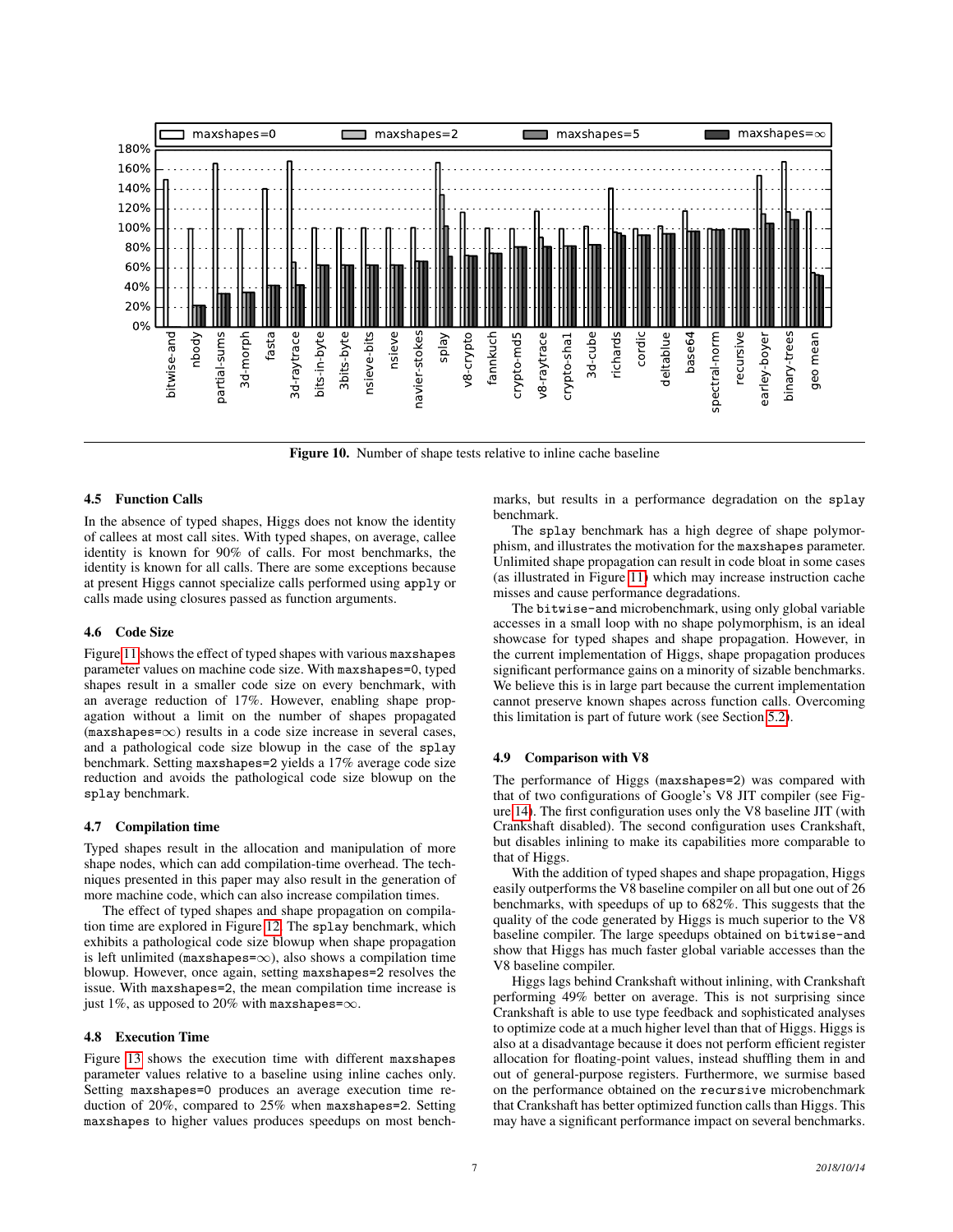

<span id="page-7-0"></span>Figure 11. Code size relative to inline cache baseline



<span id="page-7-1"></span>Figure 12. Compilation time relative to inline cache baseline

Optimizing the calling convention used by Higgs is part of future work.

#### 4.10 Comparison with SpiderMonkey

The execution time performance of Higgs was also compared to that of the SpiderMonkey baseline compiler and the IonMonkey optimizing JIT (see Figure [15\)](#page-9-1). The IonMonkey configuration tested has inlining, loop unrolling and loop invariant code motion disabled to make its capabilities more comparable to that of Higgs.

Higgs outperforms the SpiderMonkey baseline compiler by a wide margin, with speedups of up to 1357%. This confirms that in terms of execution time, Higgs performs significantly better than a typical baseline compiler. Higgs outperforms both Crankshaft and IonMonkey on bitwise-and, which again confirms that Higgs has faster global variable access, thanks to typed shapes and shape propagation.

The performance of Higgs is close to that of IonMonkey on several benchmarks, even outperforming it in a few cases. We believe that implementing a faster calling convention for Higgs, as well as other improvements outlined in Section [5.2,](#page-9-0) should make the performance of Higgs even more competitive.

#### 4.11 Comparison with Truffle/JS

Since Truffle has longer warmup times than other systems, we have compared the performance of Higgs to that of Truffle with 10 and 100 warmup iterations. Higgs performs better than Truffle with 100 warmup iterations on 13 out of 26 benchmarks and yields an average speedup of 16%.

Truffle has two main performance advantages over Higgs. The first is that after warmup, Truffle is able to perform deep inlining, as illustrated by the v8-raytrace benchmark. The second is that Truffle has sophisticated analyses which Higgs does not have. For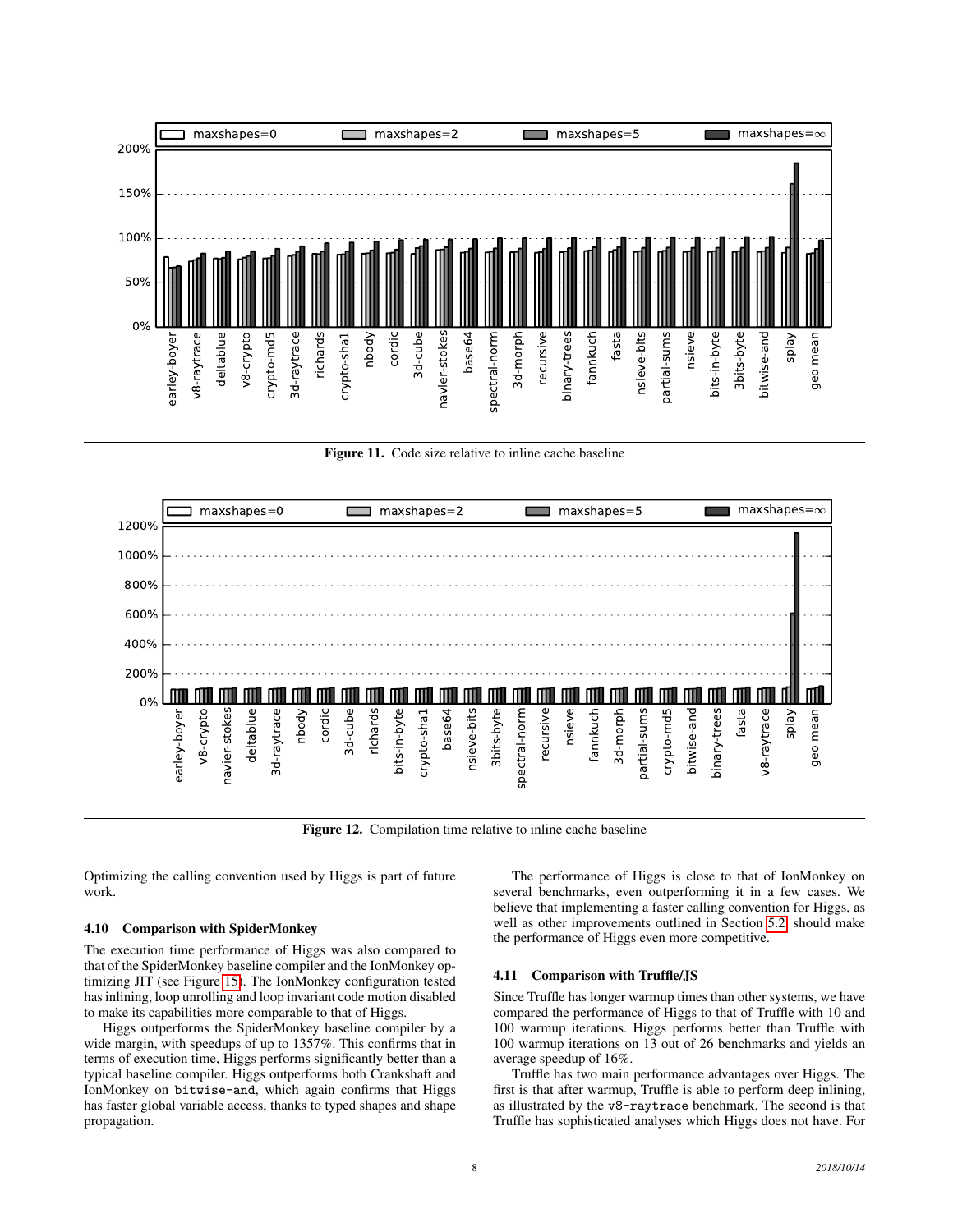

<span id="page-8-0"></span>Figure 13. Execution time relative to inline cache baseline (lower is better)



<span id="page-8-1"></span>Figure 14. Execution time relative to V8 baseline and V8 without inlining (log scale, bars above 100% favor Higgs)

instance, the recorded time for the 3bits-byte microbenchmark is zero, suggesting that Truffle was able to entirely eliminate the computation performed as its output is never used. Doing this requires a side-effect analysis which can cope with the semantic complexities of JavaScript.

It is interesting to note that Higgs performs much better on the bitwise-and microbenchmark, indicating that Higgs has faster global variable accesses than Truffle/JS, SpiderMonkey and V8. Higgs also outperforms Truffle/JS on recursive, which takes advantage of known callee identities provided by typed shapes, as well as binary-trees, which makes heavy use of objects.

# 5. Limitations and Future Work

#### 5.1 Limitations

We have shown that typed shapes and shape propagation yield significant speedups on our benchmark set, and outlined a mechanism

that effectively prevents code size explosions. It is possible to imagine pathological cases where an immense blowup in the number of object shapes might occur, and our approach may lead to performance degradations. The results obtained, however, suggest that such pathological cases are uncommon. Furthermore, it is not difficult to imagine a mechanism to limit performance degradations on such edge cases, by simply disabling the type-specialization of shapes for specific shape subtrees. Hence, we stand by the proposition that typed shapes offer attractive performance advantages.

At this point in time, Higgs lacks several crucial optimizations which would be needed were it to become a viable commercial compiler and directly compete against V8, SpiderMonkey and others. Notably, Higgs lacks function inlining, loop unrolling, loop invariant code motion, and automatic vectorization. Higgs also has relatively slow compile times since it is written in a garbage col-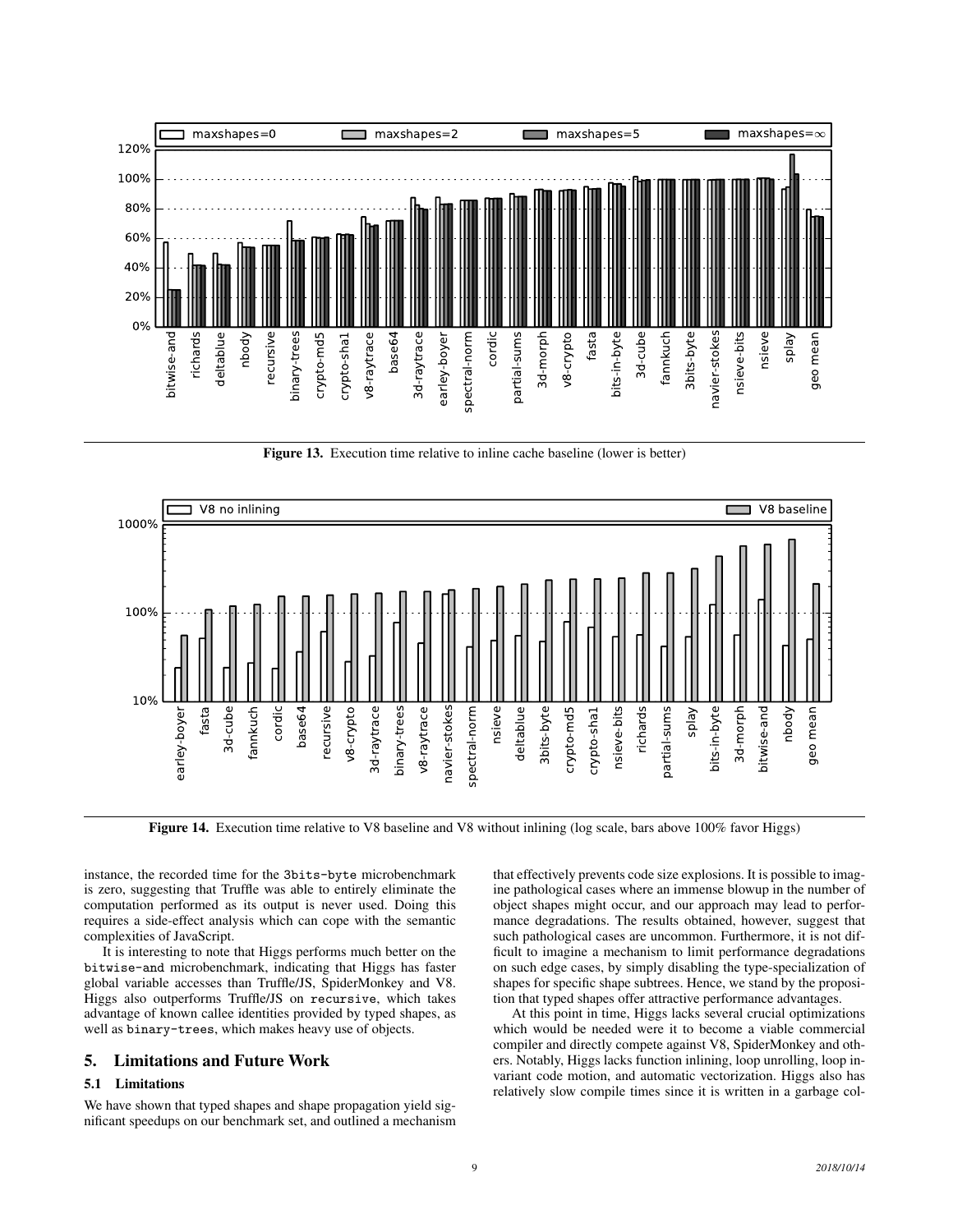

<span id="page-9-1"></span>Figure 15. Speed relative to SpiderMonkey baseline and SpiderMonkey without inlining (log scale, bars above 100% favor Higgs)



Figure 16. Speed relative to Truffle/JS (log scale, bars above 100% favor Higgs)

lected programming language and has not been fine-tuned for fast compilation.

Higgs is a one-PhD-student effort, whereas V8 and TM have large teams of expert software engineers to draw on. They can optimize their implementation in ways we simply cannot. We believe that this paper offers a convincing demonstration that typed shapes and shape propagation offer competitive performance advantages in the realm of optimizing object property accesses. The techniques outlined in this paper could benefit V8, SpiderMonkey and many other JIT compilers for object-oriented dynamic languages.

## <span id="page-9-0"></span>5.2 Future Work

Work by Costa, Alves et al. [\[23\]](#page-11-8) has shown that significant speedups can be obtained by specializing JS code based on function argument values, which are often constant. In a similar vein, typed shapes could be extended to allow for the direct encoding of constant values into object shapes. This would likely be particularly

useful for global variables which are never mutated and effectively constant.

An important limitation of the shape propagation approach as presented in this paper is that it is intraprocedural only. Known shapes are now propagated to callees, and furthermore, known shape information is lost whenever a function call is made. This is because function calls are currently treated as black boxes, and it is not guaranteed that callees will not change the shape of objects used in the caller.

We believe it may be interesting to investigate interprocedural basic block versioning. Namely, it may be useful to specialize function entry points so that known types can be propagated from callers to callees. This would contribute to eliminating more type tests and shape tests. Typed shapes will make the implementation of interprocedural BBV easier and more efficient, since they provide precise information about callee identities.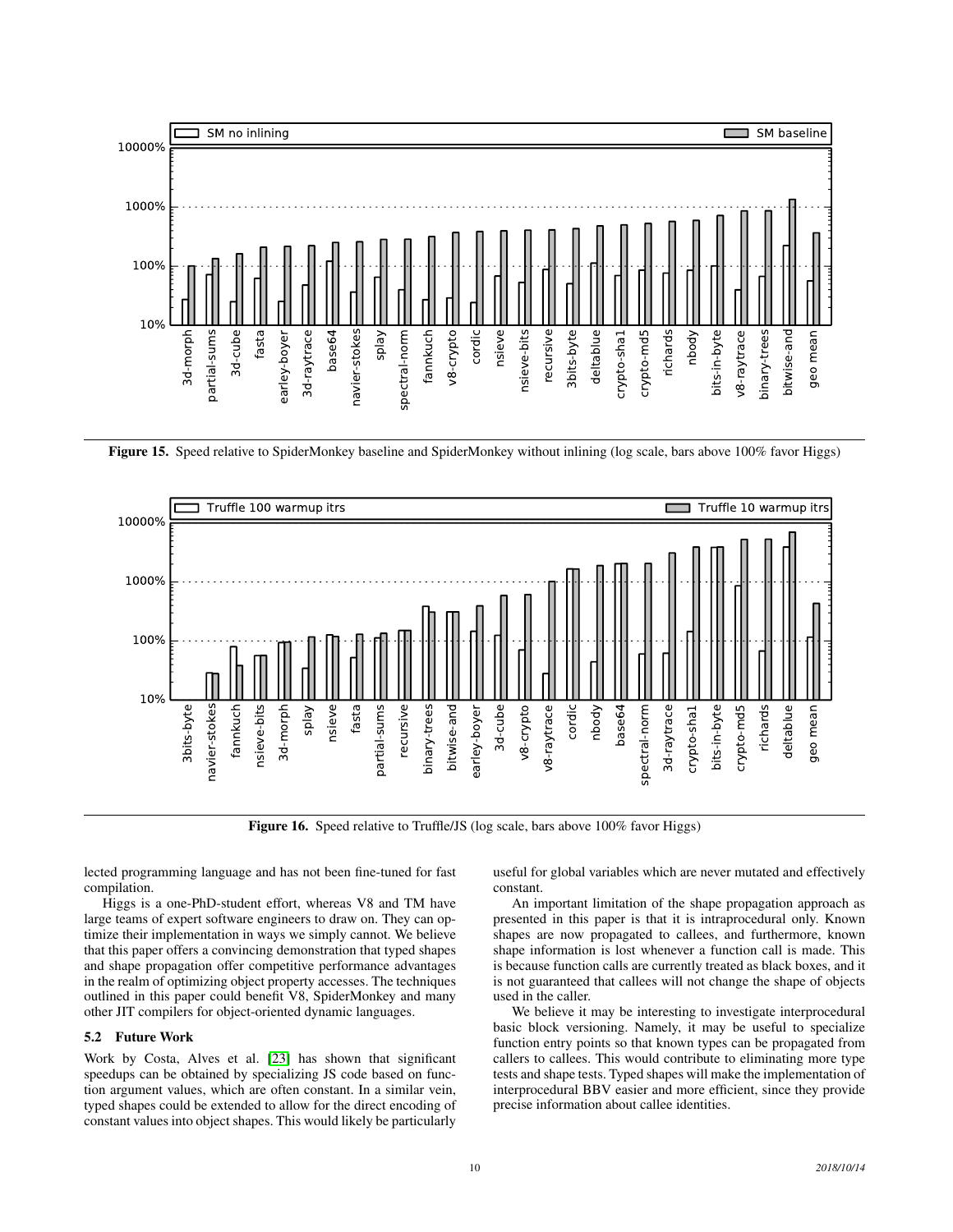Having information about callee identities should also make it possible to implement a rudimentary system to assess whether or not callees modify object shapes or not. Having a way to guarantee that a callee will not cause any object to change shape makes it possible to avoid discarding shape information at call sites, thereby improving the effectiveness of shape propagation.

Another inefficiency which may be useful to fix is the inefficient calling convention used by Higgs. Arguments are currently passed through the stack. Passing arguments directly in registers would make function calls significantly faster, making the performance of Higgs more competitive.

# 6. Related Work

Polymorphic inline caches were originally introduced in literature discussing the efficient implementation of the Self programming language [\[6,](#page-11-2) [14\]](#page-11-3). Self did not use typed shapes exactly as discussed in this paper, but instead a concept of *maps* which grouped objects cloned from the same prototype. These served essentially the same function as shapes, reducing memory usage overhead and storing metadata relating to properties.

Commercial JS implementations such as Google's V8, Mozilla's SpiderMonkey and Apple's SquirrelFish all make use of polymorphic inline caches to speed up property accesses. These also make use of either object shapes or something resembling maps. Oracle's *Truffle* framework for the implementation of dynamic languages [\[26,](#page-11-6) [27\]](#page-11-7) uses a chaining of dynamic tests equivalent to polymorphic inline caches to improve performance.

The Truffle object storage model [\[25\]](#page-11-9) describes a typical implementation of an object system where each object contains a pointer to its shape, which describes the layout of the object (property locations) and property attribute metadata. Property additions cause shape transitions. Type tag information is stored in shapes and properties are unboxed.

An important difference with our approach is that Truffle only allows for acyclic property type transitions, that is transition to wider types in the type hierarchy. Typed shapes allow objects to switch between different shapes so that property values are always unboxed.

Several *whole-program type analyses*for JS were developed [\[17–](#page-11-10) [19\]](#page-11-11). These analyses are generally considered too expensive to use in a JIT compiler. They also tend to suffer from precision limitations when dealing with object types. It is often difficult, for instance, to prove that a specific property of an object must be initialized at a given program point. Not being able to prove this means that every property access must assume the property could take the undefined value, which pollutes analysis results.

The work done by Kedlaya, Roesch et al. [\[20\]](#page-11-12) shows strategies for improving the precision of type analyses by combining them with type feedback and profiling. This strategy shows promise, but does not explicitly deal with object shapes and property types. Work has also been done on a flow-sensitive alias analysis for dynamic languages [\[10\]](#page-11-13). This analysis tries to strike a balance between precision and speed, it is likely too expensive for use in JIT compilers, however.

Work done by Brian Hackett et al. at Mozilla resulted in an interprocedural hybrid type analysis for JS suitable for use in production JIT compilers [\[13\]](#page-11-14). This approach has a notion of object types segregating objects by prototype, and tries to bound the possible types a given property associated with a given object type may have. The Mozilla approach does not always guarantee that a given property has a given type, and so often cannot unbox property values. It is also limited when it comes to proving that properties must exist, relying on a supplemental analysis which examines constructor function bodies to try and prove initialization. The approach we present is simpler and potentially more precise.

*Trace compilation*, originally introduced by the Dynamo [\[2\]](#page-11-15) native code optimization system, and later applied to JIT compilation in HotpathVM [\[9\]](#page-11-16) aims to record long sequences of instructions executed inside hot loops. Such linear sequences of instructions often make optimization simpler. Type information can be accumulated along traces and used to specialize code and remove type tests [\[8\]](#page-11-17), overflow checks [\[24\]](#page-11-18) or unnecessary allocations [\[3\]](#page-11-19).

The *TraceMonkey* tracing JIT compiler for JS can specialize traces based on types [\[8\]](#page-11-17). It can also guard based on object shapes and eliminate some shape dispatch overhead inside traces, similarly to the shape propagation discussed in this paper. It does not, however specialize code based on property types. Trace compilation [\[4\]](#page-11-20) and meta-tracing are an active area of research [\[5\]](#page-11-21) in the realm of dynamic language optimization. Most tracing JIT compilers for languages which have some concept of objects, tuples or records could likely benefit from the approaches discussed in this paper.

Facebook's *HipHop VM* for PHP [\[1\]](#page-11-22) uses an approach called Tracelet specialization which has many similarities with BBV. Seeing that PHP is an object-oriented dynamic language and that HipHop VM already specializes code using type guards, it seems this system could likely benefit from typed shapes and shape propagation.

Grimmer, Matthias et al. [\[11\]](#page-11-23) implemented an interpreter which can access C structs and arrays as JS objects at better speeds than native JS objects. This is useful when interfacing with C, but likely impractical as a drop-in replacement for JS objects.

The upcoming ECMAScript 6 specification [\[16\]](#page-11-24) will include *typed arrays*, which are arrays constrained to contain uniformly typed elements (for example, 8-bit signed integer arrays).

There is a proposal for the inclusion of *typed objects* (also known as "struct types") in ECMAScript 7, a future revision of the JS specification. These are objects using pre-declared memory layouts with with type-annotated fields, much in the way one would declare a struct in C. One of the stated goals is to improve optimization opportunities for JIT compilers [\[21\]](#page-11-25). The work presented in this paper aims to bring much of the performance advantages of typed objects without requiring the programmer to declare explicit type annotations or fixed object layouts.

# 7. Conclusion

We have described two techniques to effectively specialize code based on object and property types. Typed shapes, an extension to the familiar object shapes used in most commercial JavaScript engines, enables us to extract property type information on property reads. Shape propagation allows us to propagate object shapes as code is generated, reducing the overhead of Polymorphic Inline Caches (PICs).

Across the 26 benchmarks tested, these techniques eliminate on average 48% of type tests and 45% of shape tests. Code size is reduced by 17% and execution time by 25%. Our results also show that Higgs has faster global variable accesses than Truffle/JS, SpiderMonkey and V8, likely because Higgs uses typed shapes to manipulate the global object as any other object, and this provides excellent performance.

The techniques presented are simple to implement and combine particularly well with a compiler architecture based on Basic Block Versioning (BBV), but should be easily adaptable to compilers based on trace compilation or method JITs with type feedback. An unseen benefit of shape propagation is that it provides aliasing information, which may be very useful for many kinds of optimizations beyond the scope of this publication.